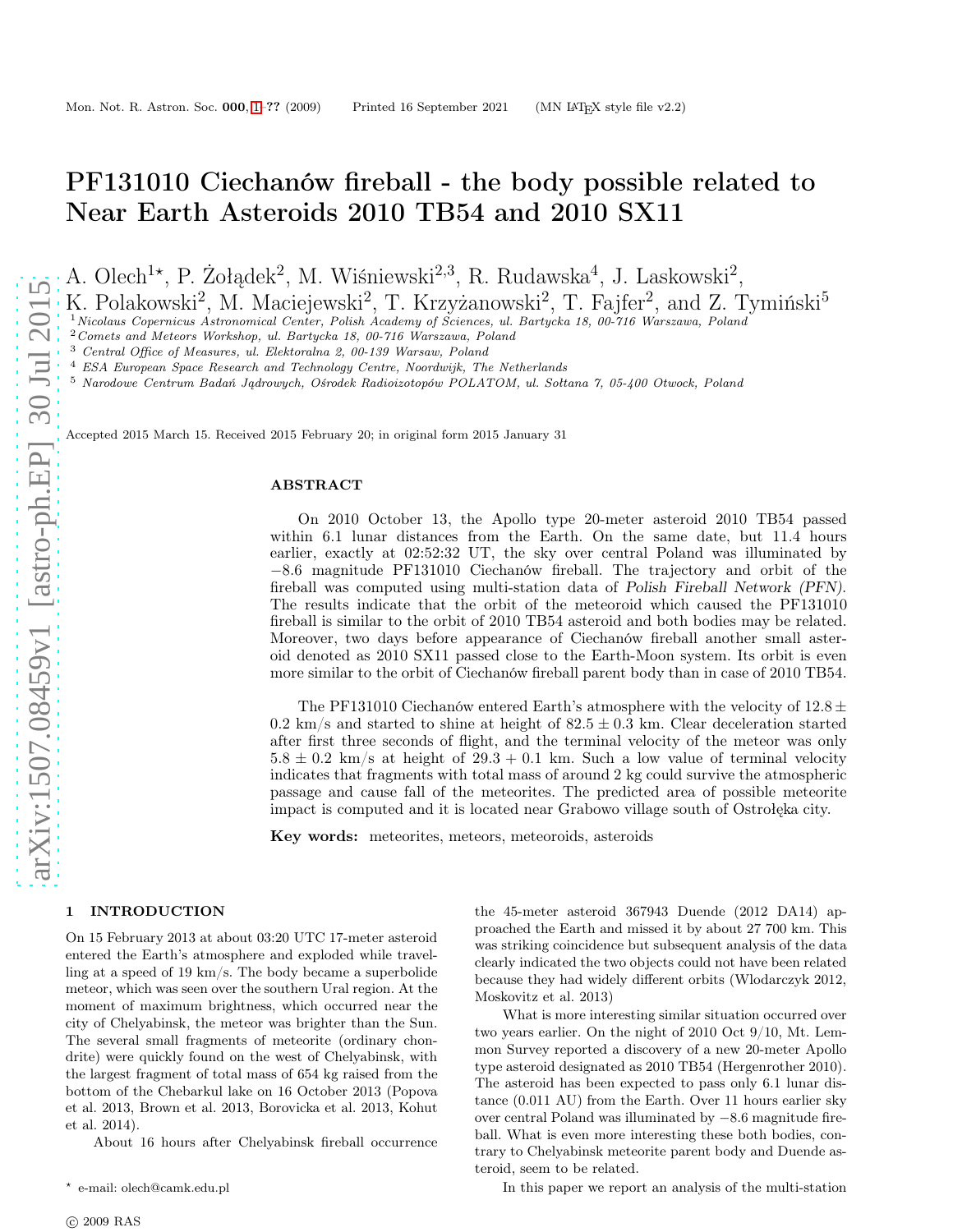

Figure 1. The video images of PF131010 Ciechanów fireball captured in Nowe Miasto Lubawskie (upper panel) and Gniewowo (lower panel).

observations of the PF131010 fireball made by cameras of the Polish Fireball Network. Both the trajectory and orbit are calculated indicating that the fireball was related to 2010 TB54 asteroid. Even closer resemblance of orbits is found for 2010 SX11 asteroid.

# 2 OBSERVATIONS

The Polish Fireball Network (PFN) is the project whose main goal is regularly monitoring the sky over Poland in order to detect bright fireballs occurring over the whole territory of the country (Olech et al. 2005, Żołądek et al. 2007, 2009, Wiśniewski et al. 2012). It is kept by amateur astronomers associated in Comets and Meteors Workshop (CMW) and coordinated by astronomers from Copernicus Astronomical Center in Warsaw, Poland. Currently, there are over 20 fireball stations belonging to PFN which operate during each clear night.

The PF131010 Ciechanów fireball was observed by five

PFN video stations (Table 1): two of the recordings allowed us to determine the trajectory of the phenomenon, one recording includes observations made from a distance of over 400 km, another one features an initial part of the trajectory, and the last one noticed a bright reflection on clouds layer only.

The most detailed and valuable recording comes from the PFN37 station in Nowe Miasto Lubawskie, positioned 80 km north-east of Toruń (see Fig. 1). A camera with a 70-degree field of view registered its path in the southern direction diagonally through the field of view. The bolide appeared between the constellations of Orion and the Gemini as a point-like structure of about 2 magnitude. The brightness of the meteor increased quickly, and after 1.2 seconds the wake appeared. Until about 3 seconds the bolide continued its luminous path as an object of about −4 magnitude. The fireball started to lose its brightness in the middle of the visible trajectory, reaching a local minimum at about 4.6 second of the flight.

Just after the minimum, a sudden increase of brightness to about −8.5 magnitude was registered. It means that the bolide most probably fell apart. However, on the basis of the video data, it would be difficult to describe the whole process in more details. The image of the moving fireball is strongly overexposed at that moment, one can notice only an elongated structure following the bolide and disappearing after less than 0.2 of a second. From that point the brightness of the bolide decreases constantly and evenly, without any visible fluctuations. After over 9.5 seconds of the luminous trajectory of the bolide, becoming an object with a brightness lower than 0 magnitude, hiding behind a bough of a tree visible near the horizon and could not be seen again on the other side of that obstacle.

The second recording, pertinent to the analysis of that phenomenon, was obtained from the PFN24 Gniewowo station, situated 15 km north-west of Gdynia (see the second panel of Fig. 1). Because of the station's technical problems we got just a static image, without any possibility of recovering data from video frames. However, a file with the XY coordinates was saved along with it, and on that basis one can reconstruct the position of the bolide. The image of that phenomenon is similar to that, registered by the Nowe Miasto Lubawskie station but, in this case, the distance is notably larger; its position is much closer to the horizon with lower elevation angles.

The third of the stations – PFN38 Podgórzyn – was situated on the opposite side of Poland, 10 km of Jelenia Góra. From a distance of several hundred kilometers the phenomenon was visible just over the horizon. It is interesting that there is a persistent train which does not disappear for about 0.5 of a second in the place of the flare. That train can be connected to the elongated structure, visible after the flare in the Ciechanów station images. The recordings of the Podgórzyn station show that the bolide ended right over the horizon, on the edge of the camera's field of view.

A very small fragment of the fireball was registered by the PFN32 Chełm station. The PFN13 Toruń station managed to notice a distinct bright reflection on a thin clouds layer covering the sky. The fireball was not observed by other fireball networks in central Europe.

On the basis of all records, we determined the momentum of the phenomenon. The moment of maximum bright-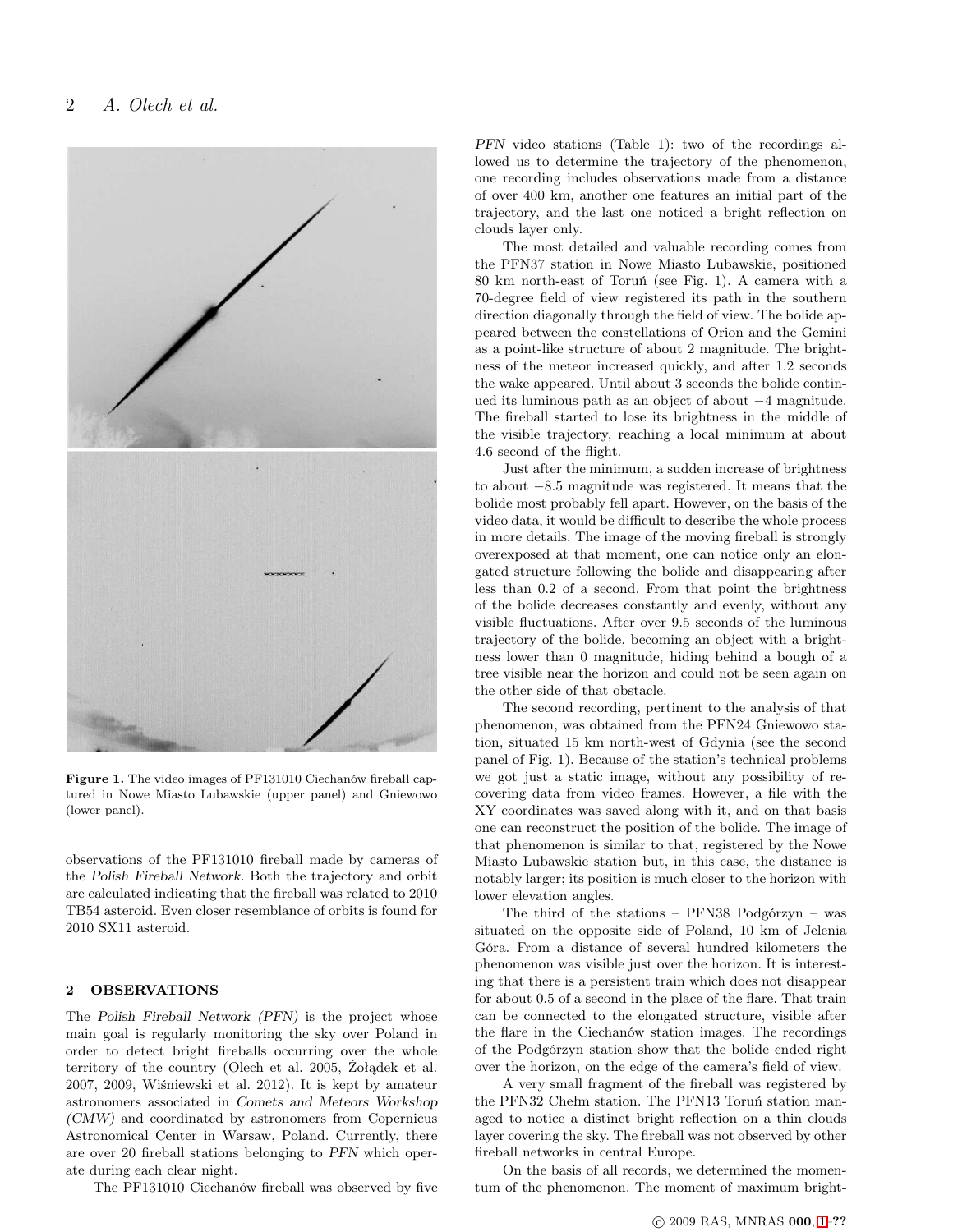Code Site Longitude [°] Latitude [°] Elev. [m] Camera Lens PFN13 Toruń 18.6209 E 53.0252 N 65 Siemens CCBB1320-MC Ernitec 4 mm f/1.2 PFN24 Gniewowo 18.3042 E 54.5779 N 130 Siemens CCBB1320-MC Ernitec 4 mm f/1.2 PFN32 Chełm 23.4982 E 51.1355 N 194 Mintron 12V8HC-EX VM2312 2.3-6 mm 4 mm PFN37 Nowe Miasto Lubawskie 19.5922 E 53.4349 N 95 Tayama C3102-01A1 Computar 4 mm f/1.2 PFN38 Podgórzyn 15.6817 E 50.8328 N 360 Tayama C3102-01A4 Evatar 3.5-8 mm 4 mm

Table 1. Basic data on the PFN stations which recorded PF131010 Ciechanów fireball.

ness was at 02:52:32 UT  $\pm$  2 seconds. The beginning of the phenomenon observed by PFN37 station was recorded at 02:52:28 UT, while the last point of the bolide was visible at 02:52:38 UT.

The observations were made using CCTV cameras with comparable parameters. All the cameras worked in PAL resolution  $786\times584$  with 25 frames per second offering 0.04 second temporal resolution. The monochrome CCD detectors equipped with fast CCTV lenses of focal length of around 4 mm were used. A typical limiting magnitude of that kind of equipment amounts to  $+2$ . The details concerning coordinates all the stations and equipment used are summarized in Table 1.

# 3 DATA REDUCTION

Using the data gathered by the PFN network cameras an analysis of the phenomenon was conducted. Because of the huge differences in distance from the fireball and, in consequence the quality of the images, only two best recordings were taken into account: from the PFN37 Nowe Miasto Lubawskie station and from the PFN24 Gniewowo station, as both videos show the most complete flight of the bolide. The data from these stations, after a previous conversion, were further reduced astrometricaly by the UFO Analyzer program (SonotaCo 2009). Initially only automatic data were taken into account but during the further processing it became obvious that significant overexposures, the presence of the wake and a possible fragmentation after the flare caused quite serious errors concerning the correct position of the points of the phenomenon. The measurement precision improved noticeably when the bolide's position was determined using UFO Analyzer astrometric solution with manual centroid measurement UFO Analyzer.

The position of the meteor was recognized on 241 frames of the video from PFN37 station, which means that the time of the flight lasted 9.64 seconds. The photometry of the phenomenon was done with the help of the IRIS program, using reference stars, Jupiter and the Moon at phase close to New Moon as comparison objects. The trajectory of the phenomenon was determined using the PyFN software (Żołądek 2012).

## 4 RESULTS

## 4.1 Trajectory of the fireball

The Ciechanów fireball moved from west to east following moderately steep trajectory. The trajectory azimuth and



Figure 2. The luminous trajectory of the PF131010 fireball over eastern Poland and the location of the PFN stations which data were used in calculations.

the trajectory slope were 261 degrees and 29 degrees, respectively. The beginning of the bolide was situated in a place with the following coordinates:  $\phi = 52.831(2)°$  N,  $\lambda = 19.901(1)$ ° E at the height of  $82.5 \pm 0.3$  km. That location is 33 km north of Płock. In next seconds the bolide traveled east and flew 2 kilometers north of Ciechanów, reaching its maximum brightness at the height of  $54.4 \pm 0.1$  km. Then it went 10 km south of Przasnysz, 9 km north of Maków Mazowiecki and it reached its ending point 10 km north-west of Różan. It was situated then at the height of  $29.3 \pm 0.1$ km over the following coordinates:  $\phi = 52.962(2)°$  N,  $\lambda =$  $21.275(5)°$  E. The trajectory of the PF131010 fireball is shown in Fig. 2 and all important parameters are summarized in Table 2.

## 4.2 Velocity

Based on those observations the velocity of the phenomenon was determined for different points of its trajectory. In the initial part of the trajectory the velocity did not change in a noticeable way. The initial velocity of the bolide was close to the lower limit of meteoroids entering the atmosphere of the Earth and amounted to  $12.8 \pm 0.2$  km/s. After the third second of the flight the velocity decrease became clearly visible, by  $t = 6.5$  seconds amounting to 12 km/s; from about 7 seconds the intensive slowing down of the residue of the me-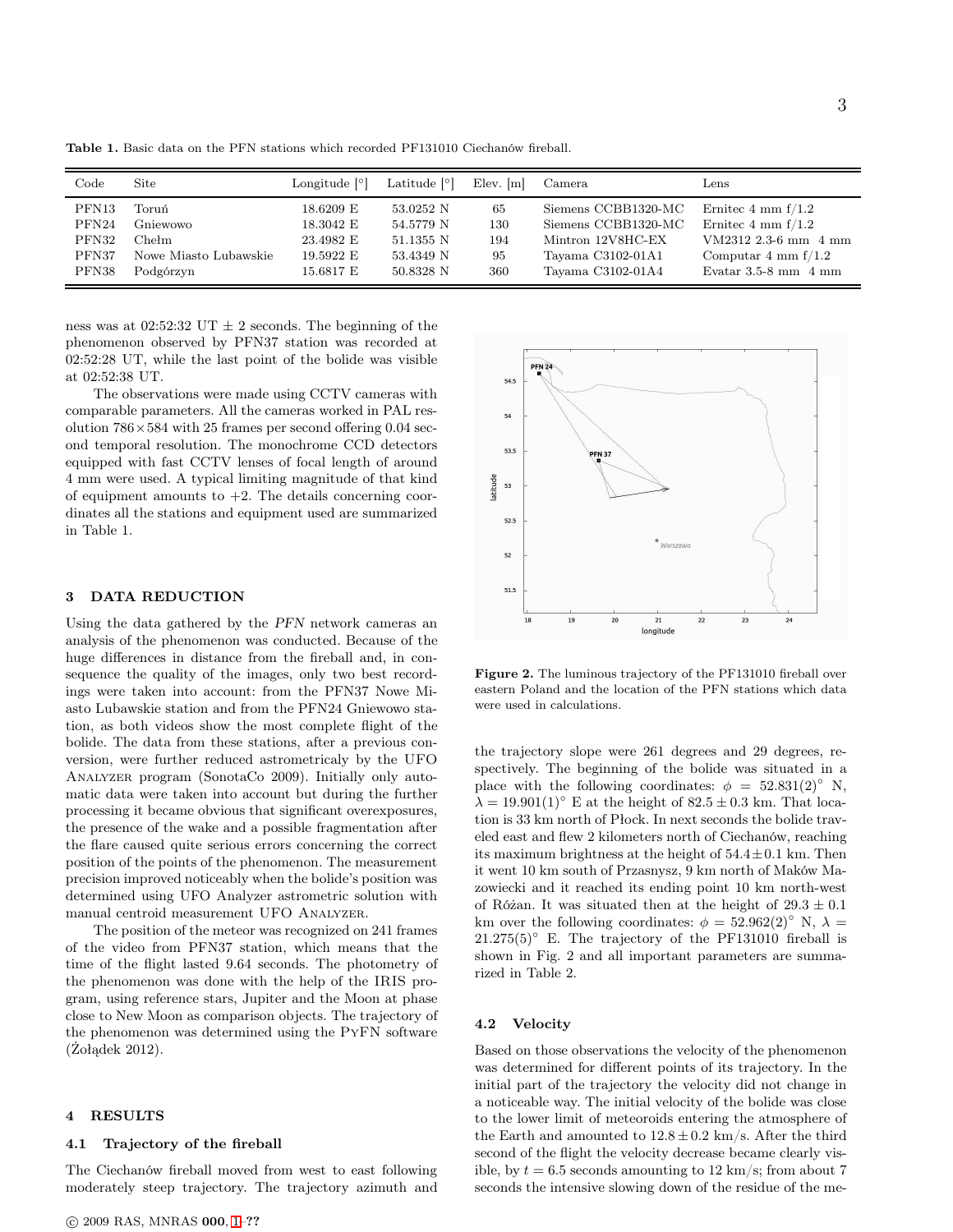# 4 A. Olech et al.

|                               | 2010 October 13, $T = 02^h 52^m 32^s \pm 2.0^s$ UT       |                    |                    |  |  |  |  |  |  |  |
|-------------------------------|----------------------------------------------------------|--------------------|--------------------|--|--|--|--|--|--|--|
| Atmospheric trajectory data   |                                                          |                    |                    |  |  |  |  |  |  |  |
|                               | <b>Beginning</b>                                         | Max. light         | Terminal           |  |  |  |  |  |  |  |
| Vel. $[km/s]$                 | $12.9 \pm 0.2$                                           | $12.7 \pm 0.2$     | $5.8 \pm 0.2$      |  |  |  |  |  |  |  |
| $Height$ $[km]$               | $82.5 \pm 0.3$                                           | $54.4 \pm 0.1$     | $29.3 \pm 0.1$     |  |  |  |  |  |  |  |
| Long. $\lceil \circ E \rceil$ | $19.901 \pm 0.001$                                       | $20.622 \pm 0.002$ | $21.275 \pm 0.005$ |  |  |  |  |  |  |  |
| Lat. $\lceil \circ N \rceil$  | $52.831 \pm 0.002$                                       | $52.902 \pm 0.001$ | $52.962 \pm 0.002$ |  |  |  |  |  |  |  |
| Abs. magn.                    | $-1.6 \pm 0.5$                                           | $-8.6 \pm 0.5$     | $1.5 \pm 1.0$      |  |  |  |  |  |  |  |
| Slope $[°]$                   | $29.2 \pm 0.1$                                           | $28.8 \pm 0.1$     | $28.4 \pm 0.1$     |  |  |  |  |  |  |  |
| Duration                      | $9.4 \text{ sec}$                                        |                    |                    |  |  |  |  |  |  |  |
| Lenght                        | $110.5 \pm 0.8$ km                                       |                    |                    |  |  |  |  |  |  |  |
| Stations                      | Nowe Miasto Lubawskie, Gniewowo, Podgórzyn, Chelm, Toruń |                    |                    |  |  |  |  |  |  |  |
| Radiant data (J2000.0)        |                                                          |                    |                    |  |  |  |  |  |  |  |
|                               | Observed                                                 | Geocentric         | Heliocentric       |  |  |  |  |  |  |  |
| RA [°]                        | $19.93 \pm 0.24$                                         | $6.17 \pm 0.36$    |                    |  |  |  |  |  |  |  |
| Decl. $[°]$                   | $17.68 \pm 0.04$                                         | $0.41 \pm 0.42$    |                    |  |  |  |  |  |  |  |
| Vel. [km/s]                   | $12.9 \pm 0.2$                                           | $6.9 \pm 0.3$      | $32.2 \pm 0.3$     |  |  |  |  |  |  |  |

Table 2. Characteristics of the PF131010 Ciechanów fireball



Figure 3. The evolution of the velocity of the PF131010 Ciechanów fireball. Initial velocity given by observations was assumed as a preatmospheric velocity, initial velocity was nor fitted due to limited data precision. Error bars has been determined by repeating calculations with various input values according to astrometry errors.

teoroid with more or less constant value of about  $2700 \text{ m/s}^2$ can be noticed. The fireball stopped being visible (disappearing behind trees near the horizon) at the velocity of  $5.8 \pm 0.2$ km/s. The time of its further flight was very short, most possibly far below 1 second; otherwise the phenomenon would have been observed through a crack between trees on the extension line of the phenomenon visible part. The evolution of the velocity of PF131010 Ciechanów fireball is shown in Fig. 3.

## 4.3 Brightness

The light curve of the Ciechanów fireball is shown in Fig. 4 and has some interesting features. It should be emphasized especially the fact that there are two separate parts of the curve, distinctly differing in luminosity. Between its initial phase and the final phase you can notice a flare of a maximum absolute magnitude amounting to  $-8.6 \pm 0.5$ .

Both parts of the curve themselves have gentle characteristics. In the initial phase there were no brightness oscillations. The luminosity increases from the border of the camera limit to about −4 magnitude in about 1.5 seconds. The further increase is a bit slower, after 3.5 seconds the bolide reaches a local maximum amounting to −5.8 magnitude. For the next second the brightness of the bolide decreases to a value of  $-4$  magnitude. By t = 4.5 seconds one can see a sudden increase of brightness when the luminosity increases by five magnitudes in several tenths of a second. The flare takes place at 55 km with the dynamic pressure being rather low and amounting to 0.05 Mpa. The dynamic pressure has been calculated using formula  $p = \Gamma \rho v^2$ , using  $\Gamma = 0.921$ (Carter et al. 2009) and air density given by MSISE-90 atmospheric model (calculated for the exact moment of the event).

The second part of the curve starts with a brightness increase; then the luminosity decreases slowly during next seconds but keeping a very high level, reaching the value before the flare only in the next 3 seconds. For the decreasing part of the light curve some luminosity changes of 0.5 magnitude can be seen at  $t = 7.8$  second and the dynamic pressure of 0.35 Mpa. A small fragmentation in that place is possible. In the final phase of the phenomenon the curve is very gentle, the fireball is fading down slowly, reaching a brightness of +2 magnitude in the last frame. A light curve with such properties as the ones shown above might indicate some interesting properties of the meteoroid. Observed flare and brighter part of lightcurve may by caused by large number of small fragments separating from the main body after  $t = 4.5$  second. There were no clearly visible fragments on any video record but bright feature visible on the video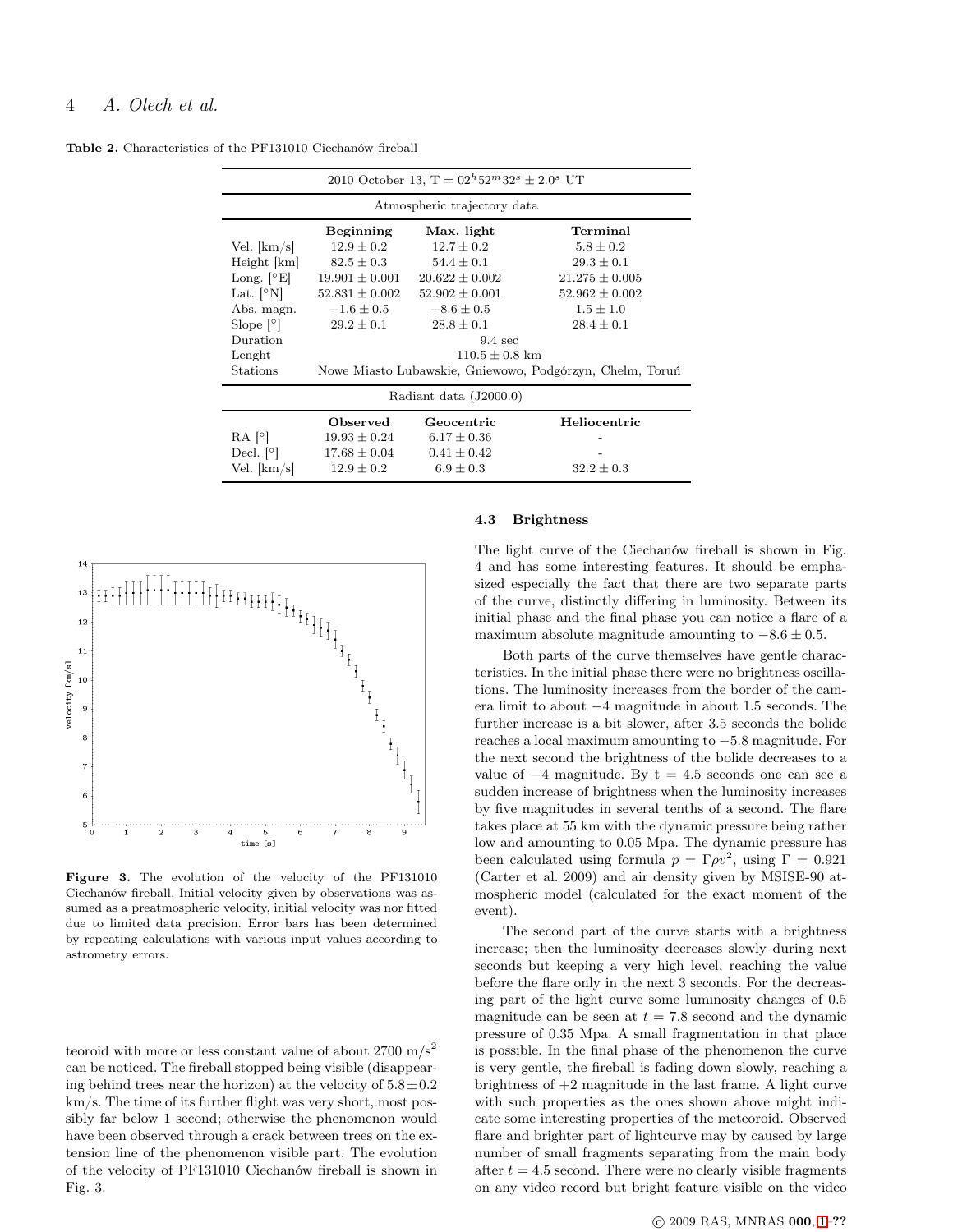

Figure 4. The light curve of the PF131010 Ciechanów fireball. Brightness has been determined using aperture photometry with bright stars and the Moon images registered by the same camera used as a reference objects. Errors has been determined by repeating measurements with various reference objects and settings.

from PFN38 camera may suggest that the large number of small fragments ablated shortly after  $t = 4.5$  second. Further meteoroid erosion may be responsible for the brightness increase in second part of the trajectory. Such mechanism of meteoroid erosion has been recently modeled for Kosice fireball (Borovička et al. 2013). Another possibility is a distinct change of the properties of material undergoing ablation. The meteoroid may be covered with some kind of a shell with lower ablation coefficient.

### 4.4 Dark flight and a possible fall of the meteorite

The observed final velocity of 5.8 km/s at the height of 29 km (which most probably could descend even lower) indicates a possible meteorite fall near Grabowo, south of Ostołęka. An estimated impact point of the single meteorite weighing about 2 kilograms is about 22 kilometers of the final trajectory point, about 3.5 km to the left of the trajectory axis (see Fig. 5). The exact coordinates of the impact point are  $\phi = 52.961(5)°$  N,  $\lambda = 21.624(30)°$  E. Calculations have been performed with assumption that only one fragment survived the ablation. The dynamic mass has been calculated using parameters observed at the end of the visible trajectory. The mass is given for chondrite body with bulk density of  $3.7 \text{ g} \cdot \text{cm}^3$  and calculated using standard formulas (Ceplecha 1987).

Because of huge trajectory uncertainties concerning the parameters observed in the final part of the trajectory the precision in determining the final place of impact amounts to about 3 km.

An atmosphere profile, obtained during atmospheric probing performed on October 13, 2010 at 00:00 UT (the Legionowo meteorological station located 65 km south of the terminal point), was used for the computations.



Figure 5. Map with computed impact area of meteorite caused by the PF131010 Ciechanów fireball. The final part of the trajectory is also shown.



Figure 6. Plot of the inner Solar System with orbits of the PF131010 Ciechanów fireball and two asteroids: 2010 TB54 and 2010 SX11.

A searching expedition was launched soon after the first rough estimates of results was determined, but their efforts were fruitless. After another manual measurement of the meteor position there was a new result (presented here), slightly different from the previous one. The second expedition took place at the end of March 2015, though without positive results either. The area (with active agriculture) is not easy to search, with at least half of it not easily accessible.

# 4.5 Orbit

Based on the observational data we were able to determine the radiant of Ciechanów fireball, its geocentric velocity and orbital parameters of the meteoroid which entered the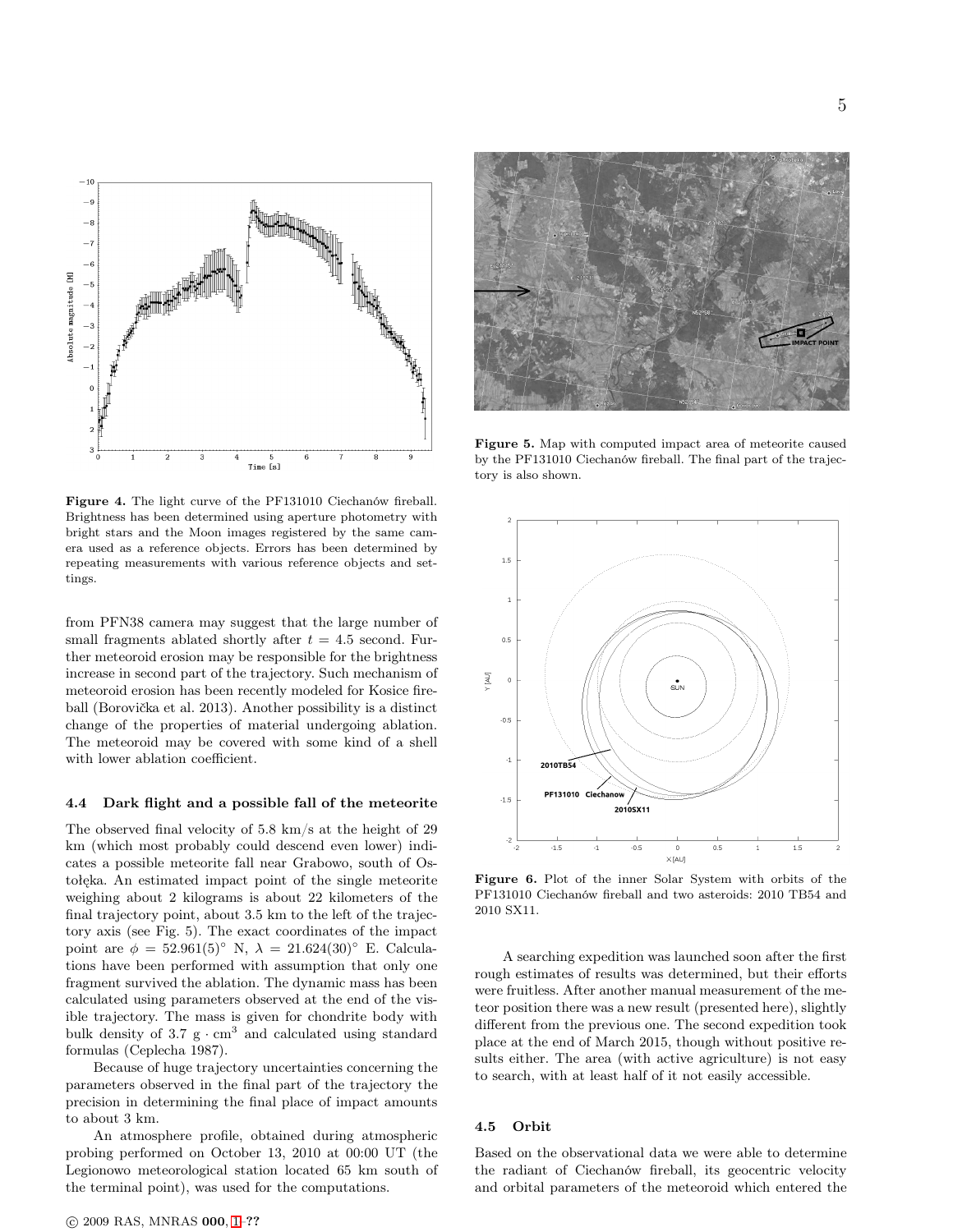|                                    | 1/a<br>[1/AU]                      | е                                  | [AU]                               | $\omega$<br>[deg]                    | Ω<br>$\lceil \deg \rceil$              | $[\text{deg}]$                | year                                | D'             |
|------------------------------------|------------------------------------|------------------------------------|------------------------------------|--------------------------------------|----------------------------------------|-------------------------------|-------------------------------------|----------------|
| PF131010<br>2010 TB54<br>2010 SX11 | 0.837(3)<br>0.8680(3)<br>0.8703(3) | 0.263(3)<br>0.2791(3)<br>0.2495(2) | 0.880(3)<br>0.8308(2)<br>0.8703(3) | 64.14(82)<br>82.566(4)<br>266.873(4) | 19.5248(1)<br>14.2330(3)<br>182.524(1) | 0.45(5)<br>6.62(1)<br>5.17(1) | 1.304(10)<br>1.2366(7)<br>1.2487(5) | 0.058<br>0.043 |

Table 3. Orbital elements of the PF131010 fireball compared to the orbits of 2010 TB54 and 2010 SX11 asteroids.

Earth's atmosphere. The orbital parameters are listed in the first row of Table 3, and the diagram showing orbit of the fireball in the inner Solar System is displayed in Fig. 6.

The orbit of Ciechanów fireball is located almost in the ecliptic plane and has low eccentricity. The meteoroid hit the Earth less than two months before perihelion passage which was expected on December 4, 2010 at distance of  $q =$  $0.880 \pm 0.003$  AU.

Comparison of the orbit of Ciechanów fireball to orbits of Near Earth Objects (NEO) allowed us to select several asteroids with Drummond criterion  $D_D < 0.109$  (Drummond 1979). Two of them are especially interesting. The 2010 TB54 asteroid has  $D<sub>D</sub>$  criterion value as small as 0.058. What is more interesting this object passed within the distance of only 0.016 AU from the Earth on October 13, 2010 at 14:14 UT, i.e. only 11.4 hours before the occurrence of the Ciechanów fireball. This asteroid has been discovered by Mount Lemnon Survey on October 9, 2010, its observing arc is 3 day long and based on 30 optical measurements. 2010 TB54 has absolute magnitude +26.8 magnitude, and its diameter is less than 29 meters.

Even lower Drummond criterion value  $(D_D = 0.043)$ was noted for 2010 SX11 asteroid. The close encounter with this body occurred on October 11, 2010 at 13:10 UT at the distance of 0.025 AU. In this case the time difference amounts to 37.7 hours. 2010 SX11 is a larger body, with absolute magnitude  $+24.8$  magnitude and diameter between 33 and 73 meters. Observing arc span is 21 days, 33 optical measurements were used to determine orbital elements. Uncertainties of orbital elements for both asteroids are similar but slightly smaller for 2010 SX11.

Our results indicate the possibility that in period of October 11-13 there is an activity of meteor shower of asteroid origin with radiant located in the border of Pisces and Aries constellations.

# 5 MODELING

A numerical integration of the orbital parameters backwards in time has been performed in order to test the link between the fireball Ciechanów and two NEOs: 2010 SX11 and 2010 TB54. For the integrations of the asteroids and test particles representing fireball, the RADAU integrator in the Mercury software was used (Chambers 1999). The model of the Solar System used in integrations included: 8 planets, four asteroids (Ceres, Pallas, Vesta, and Hygiea), and the Moon as a separate body. The positions and velocities of the perturbing planets and the Moon were taken from the DE406 (Standish 1998). The initial orbital elements of asteroids 2010 SX11

and 20[1](#page-5-0)0 TB54 were taken from JPL HORIZONS website  $^1$ . Together with initial orbital elements of asteroids, the test particles were integrated to the same epoch of the beginning of the integration. Next, the backward integration was continued for 5000 yr.

During the evolution, the ascending and descending nodes of theoretical particles are dispersed within heliocentric distances from 0.8 to 1.8 AU, with a concentration around Earth's orbit. The generated stream has been widely dispersed in longitude, mostly by perturbation from the Earth. Therefore, application of a conventional similarity functions:  $D_{SH}$  (Southworth and Hawkins 1963),  $D_D$ (Drummond 1981), or  $D_J$  (Jopek 1993), would be strongly influenced in the longitude term in the D-criterion. Due to it, we used (Steel 1991) criterion,  $D_S$ , where the longitude term is not included. Figures 7 and 8 show that the evolution of the  $D<sub>S</sub>$  criterion reveals a link between the Ciechanów fireball and NEOs, with the values of  $D<sub>S</sub>$  being less than 0.15 through the whole integration time (except one test particle when we compare orbits with 2010 TB54 and 2010 SX11, respectively).

The theoretical geocentric radiants of the asteroids has been determined using Fortran code which is able to calculate radiant coordinates and theoretical stream orbit (Neslusan et al. 1998). Theoretical radiants of asteroids and Ciechanów meteoroid doesn't match if calculated from present orbital elements. However similarity of the radiant is visible for back integrated orbital elements. Distance between 2010 SX11 radiant and Ciechanów radiant was close to 8.5 degrees 5000 years ago. Also the theoretical radiant of 2010 TB54 was located in the same sky area, 7.5 degrees from the Ciechanów radiant. Five thousands years ago all theoretical radiants were closer than 10 degrees each other with geocentric discriminants  $D_D = 0.044$  for 2010 SX11,  $D_D = 0.087$  for 2010TB54 and  $D_D = 0.010$  for Ciechanów. Change of radiant distances in time may suggest that age of possible stream is probably larger than 10000 years.

### 6 SUMMARY

In this paper we presented an analysis of the multi-station observations of a bright fireball which occurred over eastern Poland. Our main conclusions are as follows:

• the meteor appeared on 2010 Oct 12/13 at 02:52:32 UT over the eastern part of Poland was detected by five video stations of Polish Fireball Network,

<span id="page-5-0"></span>• the maximum brightness of the fireball reached  $-8.6 \pm$